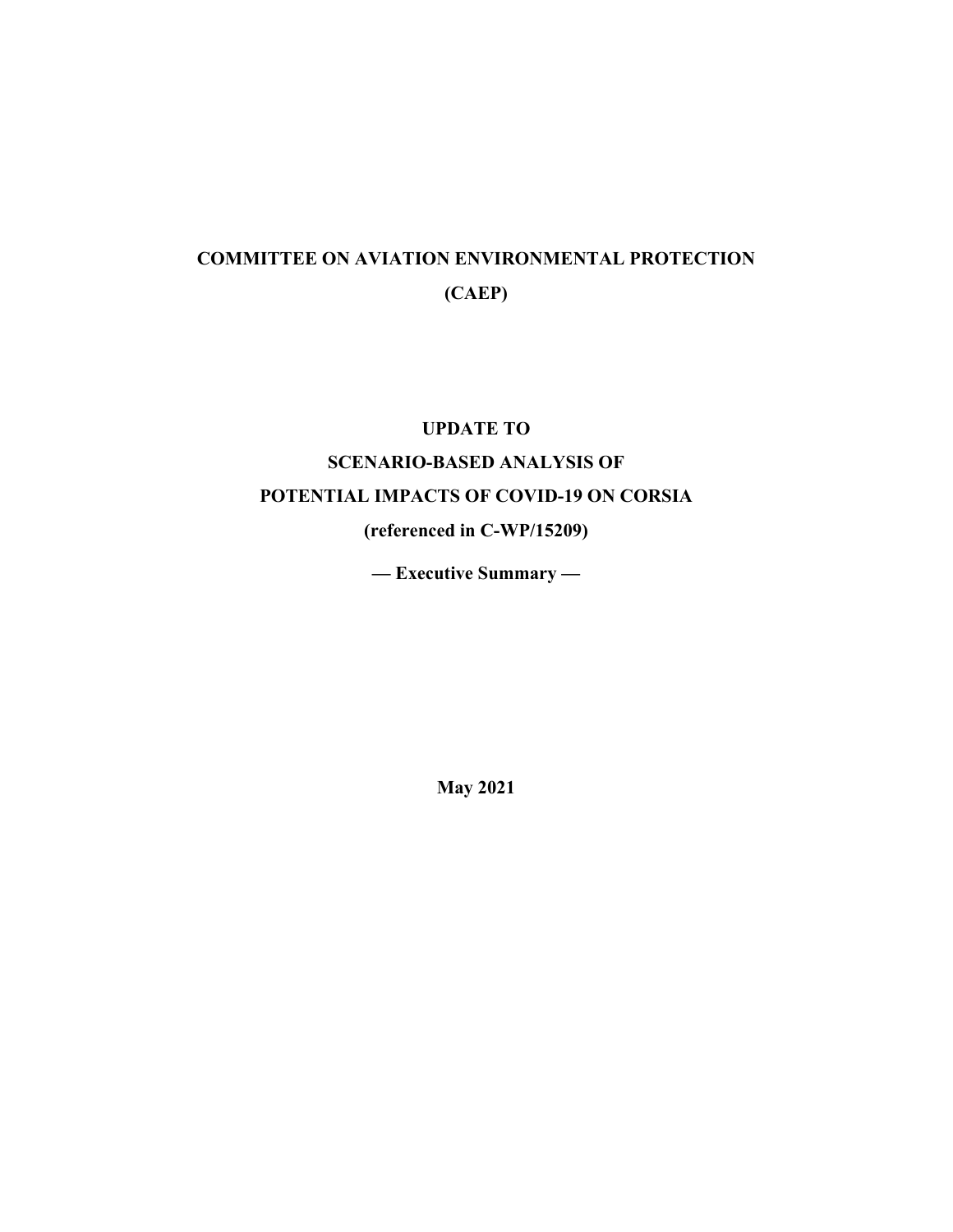*Note — This document contains an Executive Summary of the presentation material "Update to Scenario Based analysis of potential impacts of COVID-19 on CORSIA" recommended by the ICAO Council's Committee on Aviation Environmental Protection (CAEP) on 21 April 2021, for consideration by the 223rd Session of the ICAO Council (referenced in C-WP/15209).*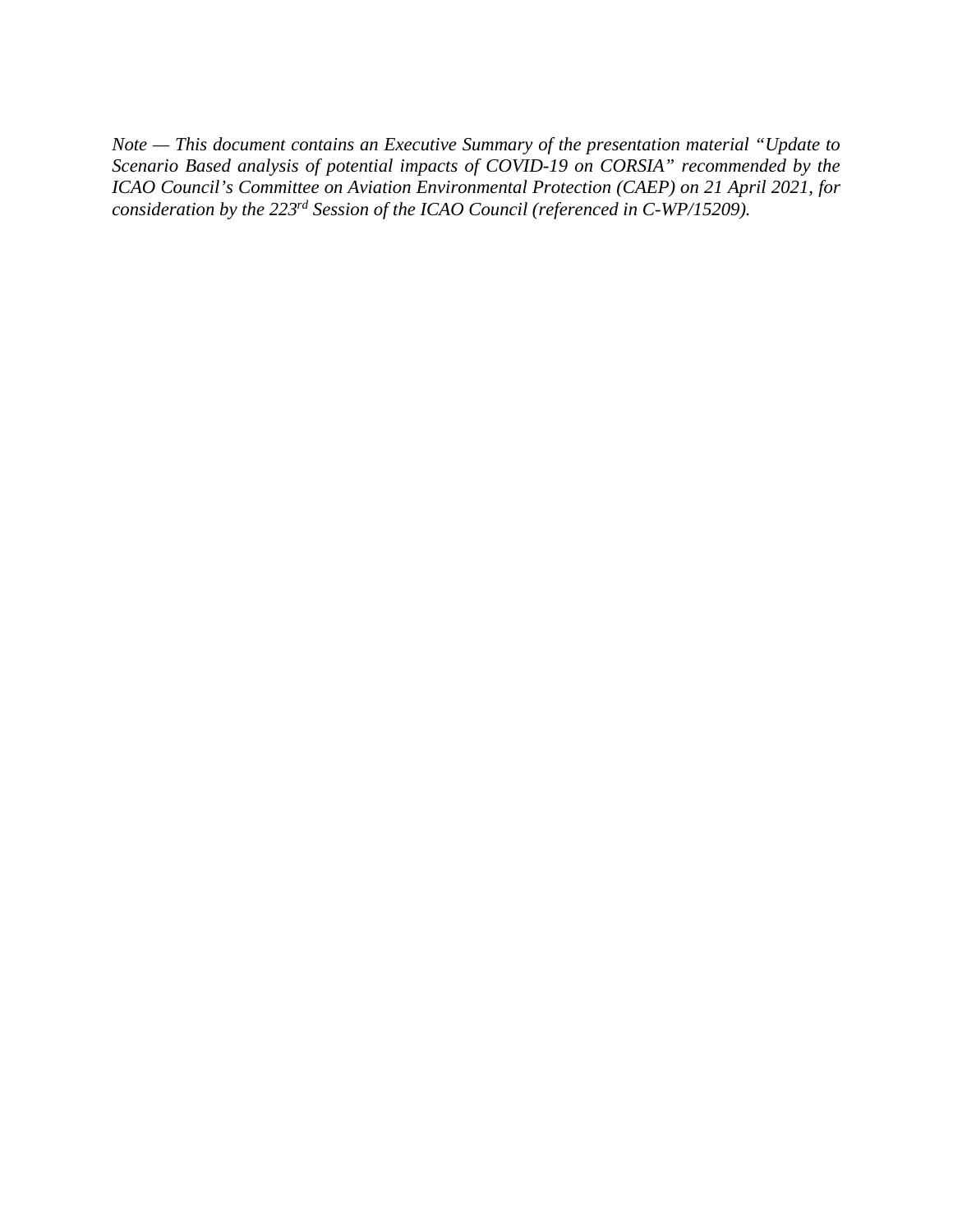#### 1. **INTRODUCTION**

 $1.1$ Based on the interim updated COVID-19 scenarios from April 2021,  $CO<sub>2</sub>$  emissions in 2020 are expected to be lower than originally anticipated in January 2021 with a drop of approximately 54 % from 2019 to 2020 instead of 47%. This lower 2020 level was expected and noted in slide 4 of the C222 presentation. In addition, while the rate of recovery is almost identical for the Low scenario, it is slightly faster for the High and Mid scenarios. See slides  $4 - 7$ .

Updated 2020 emissions estimate:

|                             | CAEP10<br>(2016)        | CAEP/11<br>(2019)     | Reported to C222     | Reported to C223     |
|-----------------------------|-------------------------|-----------------------|----------------------|----------------------|
| Emissions estimate          | $680$ MtCO <sub>2</sub> | 570 MtCO <sub>2</sub> | $320 \text{ MtCO}_2$ | $280 \text{ MtCO}_2$ |
| Change from 2019<br>to 2020 | $+4.5\%$                | $+2.6\%$              | $-47%$               | $-54\%$              |

## 2. **CO2 EMISSIONS NOT EMITTED DUE TO THE REDUCTION IN AVIATION ACTIVITY**

**Council request:** Quantify the volume of CO2 emissions from international aviation that will not have been emitted due to the reduction in aviation activity compared to forecast activity each year until such time as international aviation fuel burn and emissions equals or exceeds 2019 levels.

 $2.1$ **Response**: The estimated CO2 emissions not emitted compared to 2019 level is 540 to 1200 MtCO2. Pre-COVID19 offsetting requirements from 2021-2035 were estimated at approximately 2,500 MtCO<sub>2</sub> in 2016. See slides  $8 - 10$ .

|                                                            | Reported to C222 | Reported to C223               |
|------------------------------------------------------------|------------------|--------------------------------|
| $CO2$ emissions not emitted   530 – 1100 MtCO <sub>2</sub> |                  | $540 - 1200$ MtCO <sub>2</sub> |

2.2 **Key takeaways**: Emissions not emitted could represent a significant portion of the 2016 estimated offsetting requirements. Only minor changes since C222.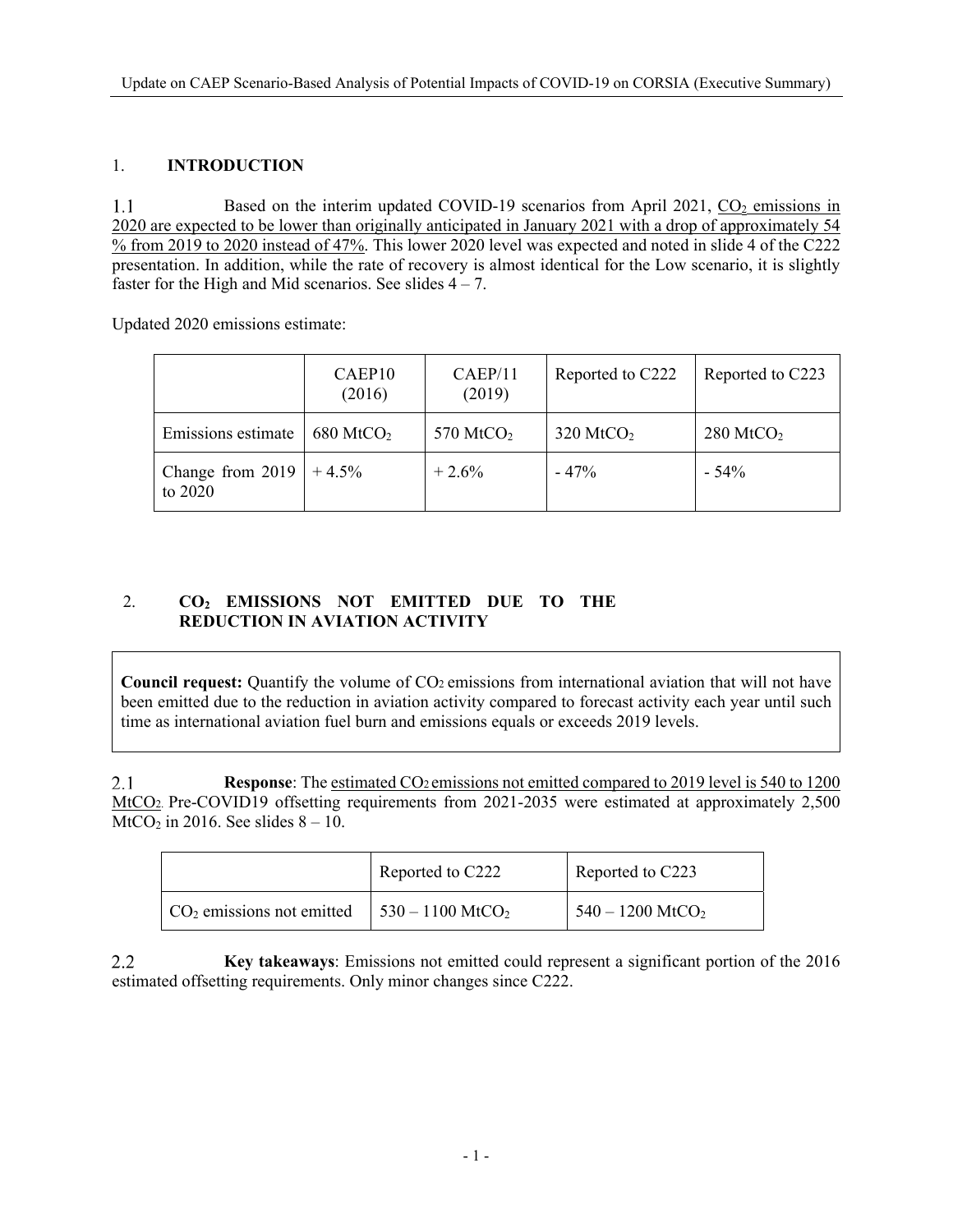## 3. **COST IMPLICATIONS OF CORSIA OFFSETTING REQUIREMENTS**

**Council request:** Analyse the cost implications of CORSIA offsetting requirements, taking into consideration the current and expected emission unit prices offered by the Emissions Unit Programmes approved for CORSIA by the Council.

#### **COSTS**

 $3.1$ **Response**: Cumulative costs from emissions units from 2021 to 2026 under a mid-price scenario could range from \$0.8 to 2.3 billion to \$0 to 0.8 billion under an average 2019-2020 baseline and 2019 baseline respectively.

Total cost could be reduced by \$0.05-0.4 billion if emissions reductions from CORSIA  $3.2$ Eligible Fuels (CEFs) are claimed, although this does not include the costs associated with acquiring the CEFs. For context, the global aviation industry cumulative revenues from 2015 – 2020 was approximately \$3,700 billion. See slides 17 to 20.

Cumulative costs for emissions units from  $2021 - 2026$  (mid-price scenario):

| <b>Baseline</b>                         | <b>Estimated costs</b> |
|-----------------------------------------|------------------------|
| $2019 - 2020$ average for $2024 - 2035$ | $$0.8$ to 2.3 billion  |
| 2019 only for $2024 - 2035$             | \$0 to 0.8 billion     |

 $3.3$ **Key takeaways**: While a direct comparison to previous estimates has not yet been calculated, costs could be significantly lower than those reflected in the 2016 estimate.

### **UPATED DEMAND AND PRICE ASSESSMENTS**

3.4 Demand for offsetting requirements (from 2021 - 2035):

| Baseline                                                           | CAEP/10 (2016) | C <sub>222</sub>                | C <sub>223</sub>                |
|--------------------------------------------------------------------|----------------|---------------------------------|---------------------------------|
| 2019 – 2020 average for   2,500 MtCO <sub>2</sub><br>$2024 - 2035$ |                | $1300 - 2500$ MtCO <sub>2</sub> | $1600 - 3200$ MtCO <sub>2</sub> |
| 2019 only for $2024 -$<br>2035                                     | Not estimated  | $400 - 1300$ MtCO <sub>2</sub>  | $230 - 1700$ MtCO <sub>2</sub>  |